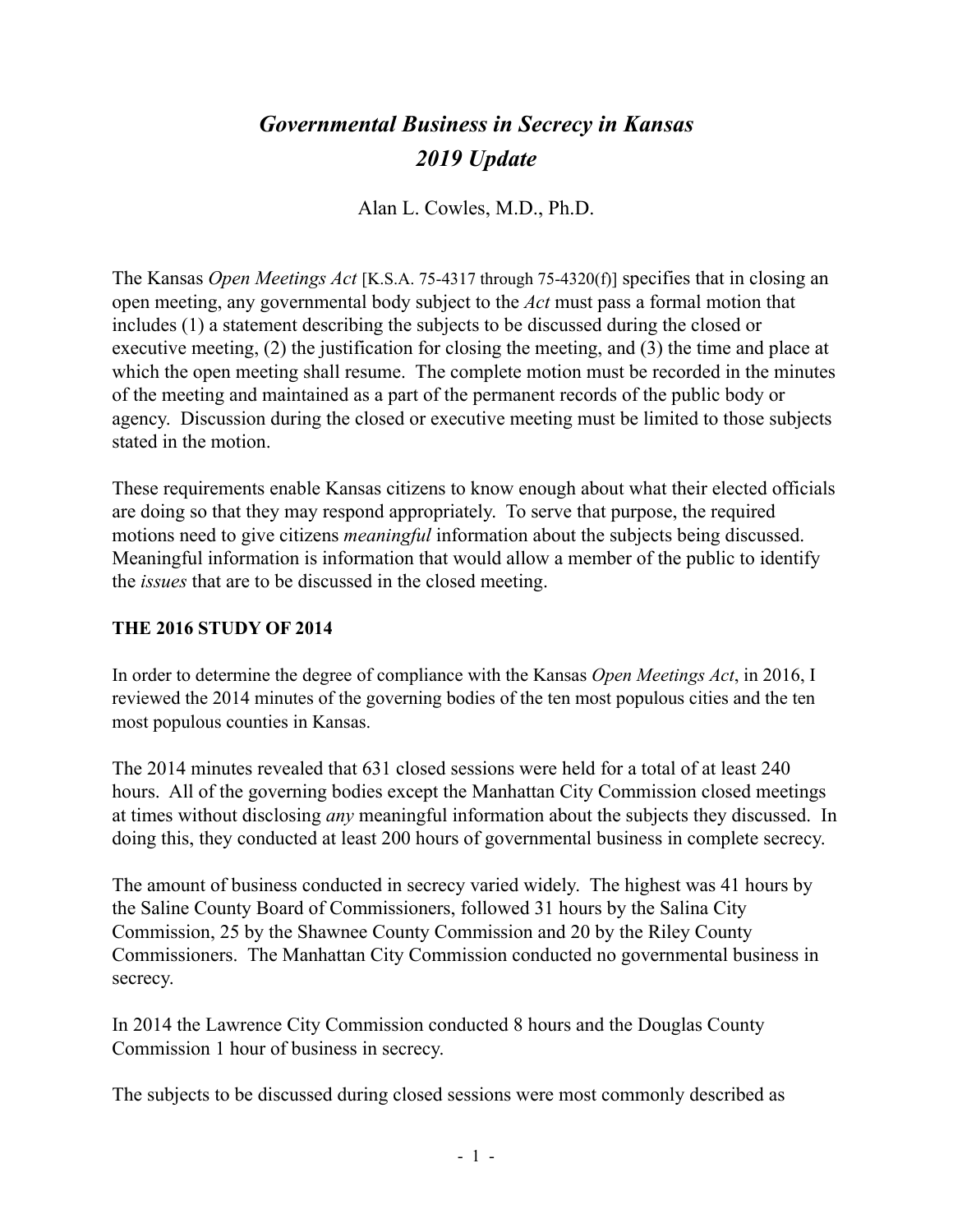"personnel matters" or an equivalent or "privileged communications." Rarely in these cases was an informative subject disclosed. In 88% of closed sessions and for 83% of closed session time, governmental business was conducted in secrecy. 25% of the governing bodies never or rarely stated the times at which open meetings were to resume. 75% never stated the places at which their open meetings were to resume.

Although the Kansas *Open Meetings Act* requires that any binding action be taken in open sessions, at times governmental bodies made decisions in closed sessions and then passed meaningless motions in open sessions, thereby subverting this requirement.

## **THE 2017 AMENDMENTS TO THE** *OPEN MEETINGS ACT*

Legislation amending the *Open Meetings Act*, introduced by Senators Marci Francisco and Molly Baumgardner, was passed in 2017 and signed into law. That legislation identified the allowed *justifications* for closing meetings, made clear that the *subjects* to be discussed were different than the justifications for closing meetings, and made several other modifications to improve the *Act*. The amended *Open Meetings Act* went into effect on July 1, 2017.

## **THE 2019 STUDY OF 2018**

In order to determine the degree of compliance with the Kansas *Open Meetings Act* since the 2017 amendments went into effect, I reviewed the July-through-December 2018 minutes of the same governing bodies as were previously reviewed. The methods were kept as close to those used in the 2016 study as possible.

In 2018, the time spent by City and County governments in closed meetings continued to vary widely, from none (for the Manhattan City Commission) to 32.2 hours per year (for the Salina City Commission). The time spent by these groups doing business in secrecy also varied widely, from none (for the Manhattan City Commission) to 24.5 hours per year (for the Sedgwick County Board of Commissioners). 90% of the governing bodies closed meetings at one time or another without giving *any* information about the subjects they were discussing, down only 5% from 95% in 2014. 60% of the total time spent in closed sessions was spent doing business in secrecy, down from 83% in 2014.

25% of the governmental bodies continued their practices of never or almost never stating the time at which open meetings were to resume. 45% of the governmental bodies improved greatly in stating the place at which the open meetings were to resume while another 25% continued their practices of never or almost never stating the place at which open meetings were to resume. In 2018 the Lawrence City Commission and the Douglas County Commission always stated both.

K.S.A. 75-4318(a) and K.S.A. 75-4319(c) prohibit governmental bodies from taking action in closed sessions by requiring that decisions made in closed sessions be enacted through motions